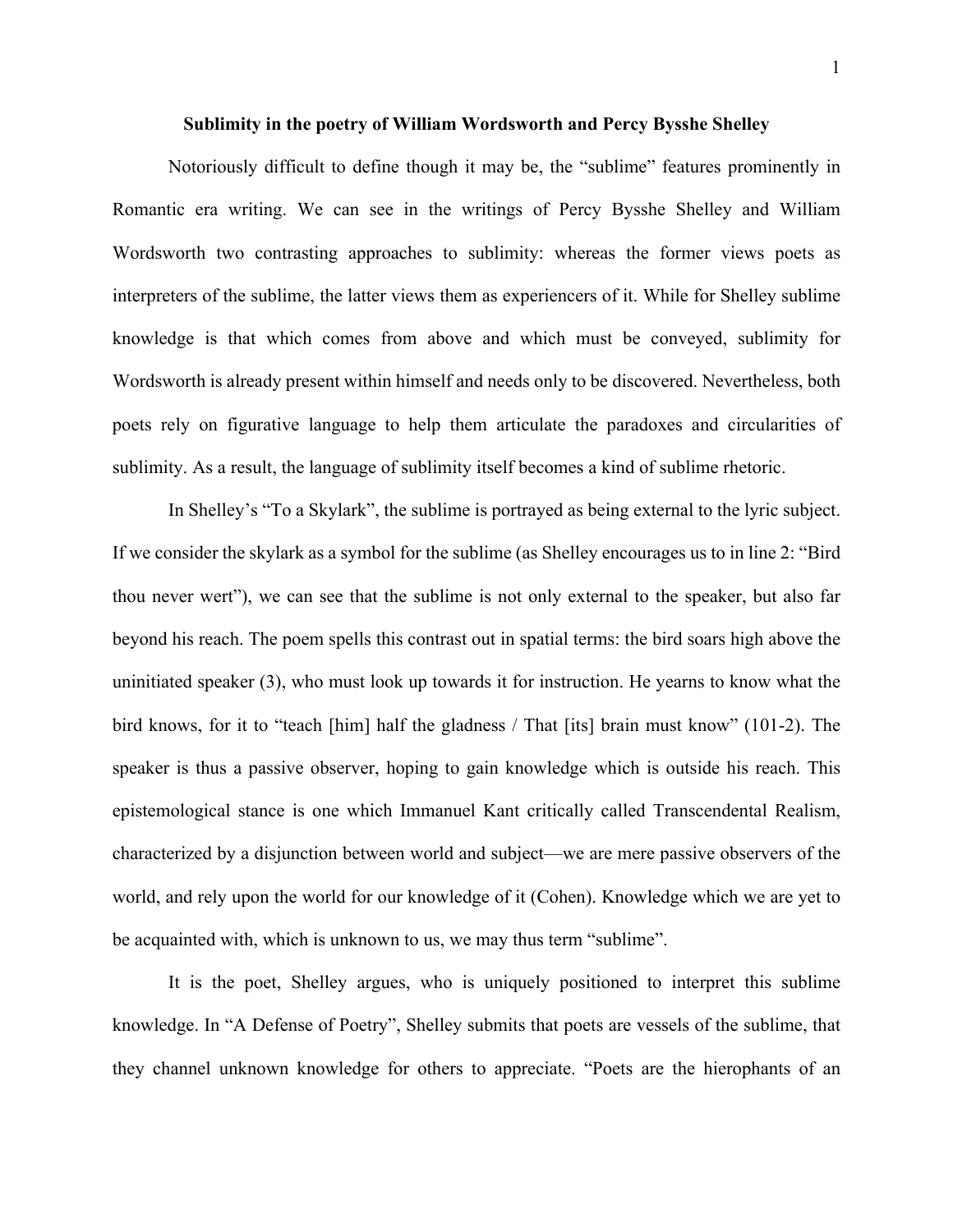unapprehended inspiration, [… and of] words which express what they understand not". The same idea can also be found in the last stanza of "To A Skylark", where the speaker bids the bird to impart its sublime wisdom on him, so that he may in turn relay it to the world. An important theme here is that poets alone have epistemic access to sublimity, that they alone can make formerly unknown knowledge known to others. In short, then, Shelley views the sublime as that which is both external to us and which can only be gauged by poets.

Wordsworth, by contrast, posits a unity between speaker and nature, both of whom partake in a sublime fabric of being. For Wordsworth, there is no separation between humans and nature. Humans are part of nature, and as such are fundamentally connected to it. The speaker in "Tintern Abbey" says the following of sublimity:

> I have felt […] a sense sublime […] Whose dwelling is the light of setting suns, And the round ocean, and the living air, And the blue of sky, and in the mind of man, A motion and a spirit, that impels All thinking things, all objects of all thought, And rolls through all things. (93-102)

The source of the "sublime" is both out there in the world, in its sunsets and expansive oceans, and "in the mind of man". The poet's repeated use of the universal quantifier "all", the first-person plural "we", and the polysyndetic coordination of *and*'s all create an expansive, all-encompassing sense of the sublime, which incorporates man, bird, and vale alike.

Unlike Shelley, who views man and world as epistemically separate, Wordsworth grants that we as human subjects contribute to the sublimity of the world rather than being its mere vessels. In Kantian terms, we may say Wordsworth subscribes to a Transcendental Idealist picture of the world: we as humans are not only shaped by, but ourselves shape the world around us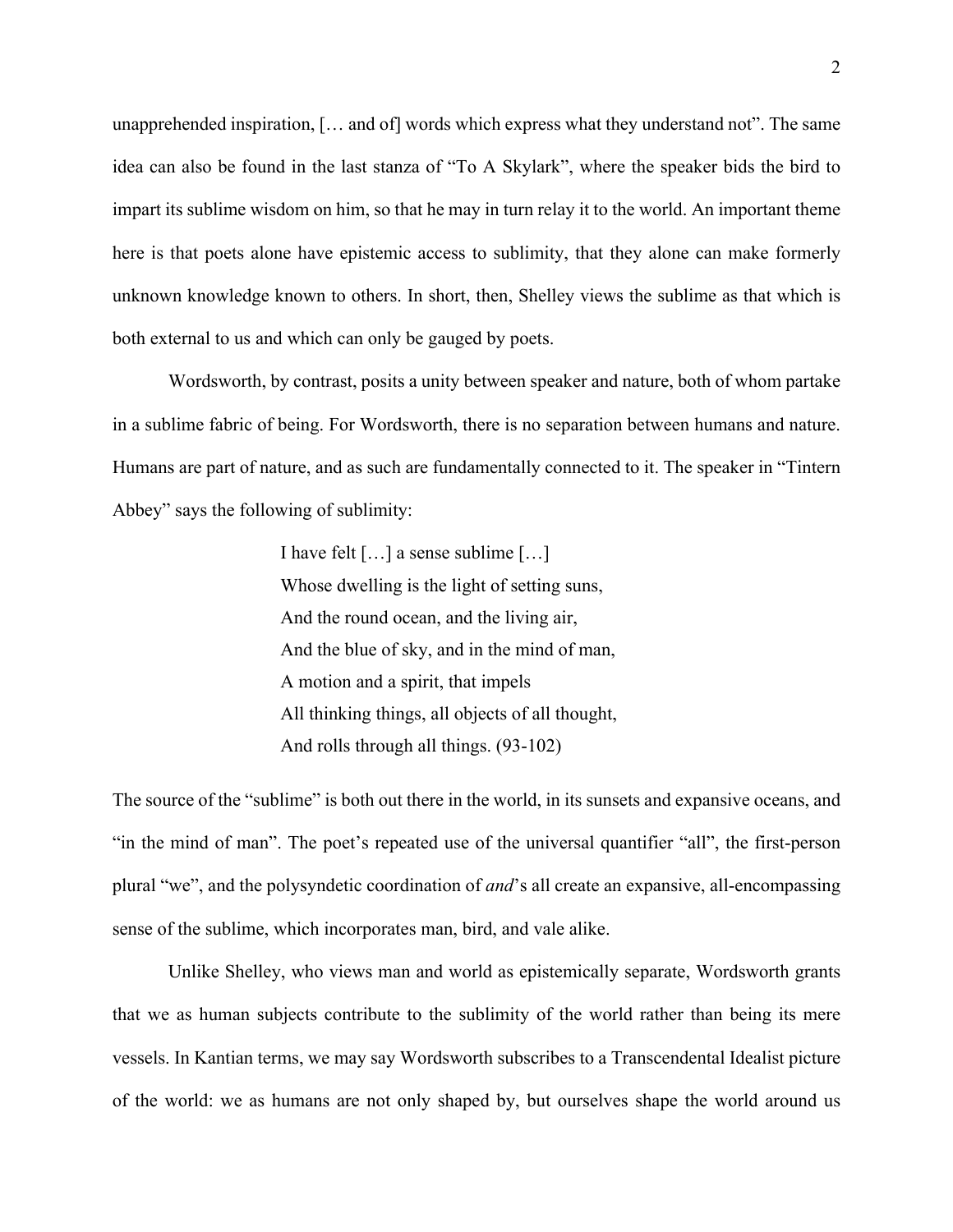(Cohen). We are, each one of us, active knowers, shapers, and creators of the world around us. The speaker of "Tintern Abbey" is a lover "of all the mighty world / Of eye and ear, both what they *half-create* / And what perceive" (112; emphasis mine). By implicating sensory organs in the creation of the world, Wordsworth acknowledges that we are not mere passive observers of the world but are active agents within it. All we need is to remind ourselves that we are already part of the sublime, as the view of Tintern Abbey does for Wordsworth's speaker.

Although Shelley and Wordsworth disagree about who can tap into it, the speakers in their poems both rely on figurative language to convey the sublime. In Shelley's "To a Skylark", the speaker attempts to bridge the gap between the ordinary and the sublime by deploying rhetorical techniques which associate the familiar with the unfamiliar. Since "[w]hat thou art we know not" (30), he must settle for answering "What is most *like* thee?" (31; emphasis mine). Be it "a Poet hidden / in the light of thought" (36-37) or "a high-born maiden" (41), "a glow-worm golden / In a dell of dew" (46-47) or "a rose embowered / In its own green leaves" (51-52), all these characterizations are preceded by a crucial word: *like*. The choice of simile over, say, metaphor, is in keeping with the idea that the bird represents a plane which is separate from ours. Whereas metaphors suggest an "integrative possibility" (Spinks), similes merely establish likeness. Because the sublime is separate from the familiar, we cannot fuse the two together through metaphor—we cannot know what the sublime *is*, only what it is *like*.

Shelley's poem also suggests that the sublime somehow transcends the paradoxes of human nature (to the extent that we can safely posit the concept of a universal human nature). Whereas the skylark's depiction abounds with positive adjectives—"clear keen joyance" in line 76, for instance—the reality of human nature is far more poignant:

We look before and after,

And pine for what is not—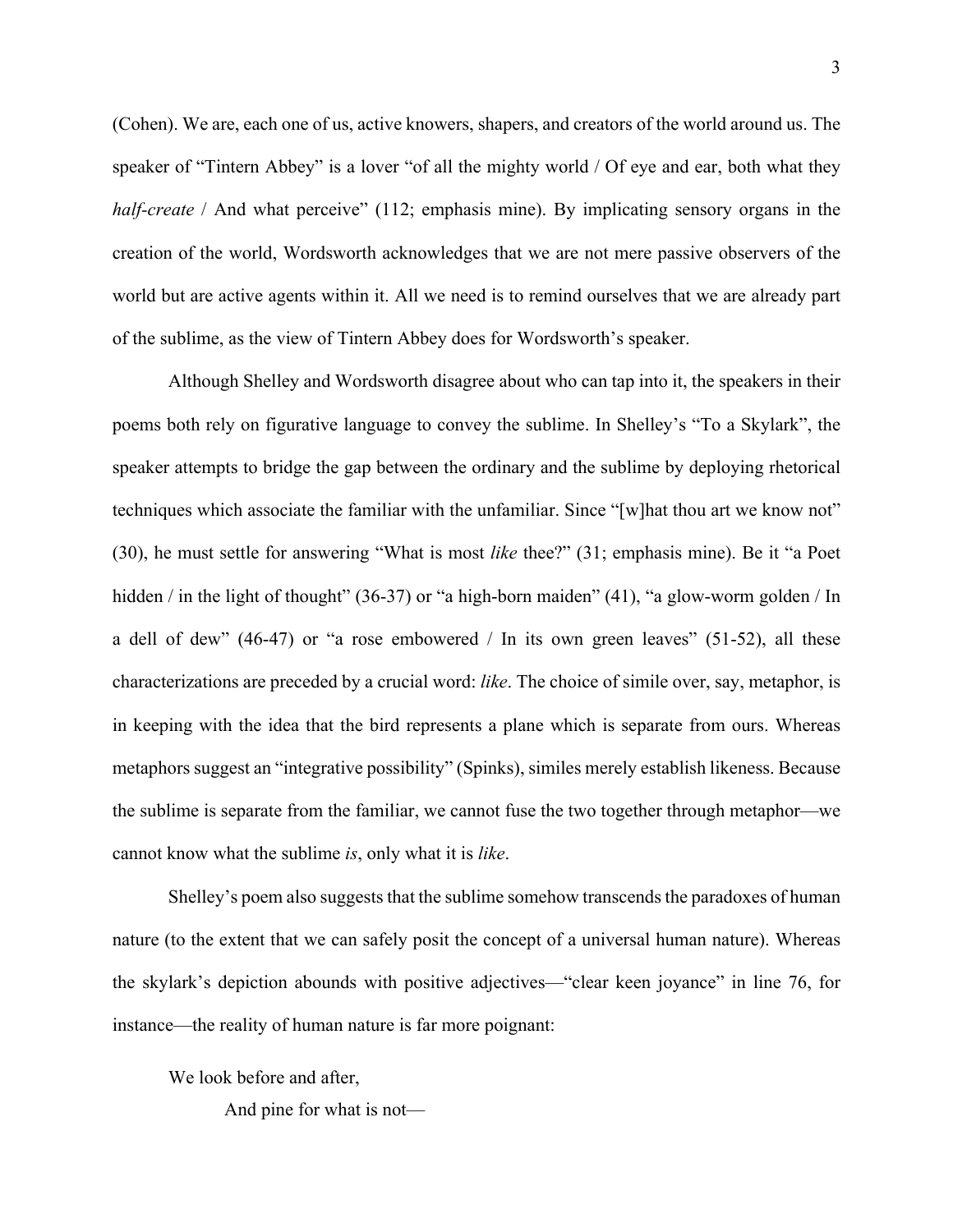## Our sincerest laughter

With some pain is fraught—

Our sweetest songs are those that tell of saddest thought. (86-90)

Laughter rooted in pain, sweetness rooted in sadness—both point to a bitter dissonance between appearance and truth. The oxymoron in line 103 ("harmonious madness"), on the other hand, suggests that the sublime can reconcile seemingly divergent emotions. Whereas we are fated to a discordance between positive appearance and negative reality, the sublime offers a realm where divergent emotions can blissfully coexist. Although Shelley notes that the disharmony of human nature is a necessary precondition for appreciating the sublime (93-95), this disharmony is nevertheless figured as inferior to the potential harmony of the sublime.

Wordsworth, however, dispenses with the dichotomy altogether in favor of a view where the paradoxes of human consciousness are in fact already part of the sublime. In his *Enquiry*, Edmund Burke "associates the aesthetic experience of the sublime with the most powerful private emotions, provided they are faced at a safe 'aesthetic distance'" (*NTC* 452). In "Tintern Abbey", Wordsworth's speaker is paradoxically both aesthetically present and aesthetically distant from the present: although he physically finds himself in the present moment, his mind wanders through time, recollecting his past and imagining his future. In André Aciman's words, he is

"firming up the present by experiencing it as a memory, by experiencing it from the future as a moment in the past. What Wordsworth remembers at Tintern Abbey is not the past but himself in the past imagining the future; and what he looks forward to is not even the future but himself, in the future, retrieving the bone he buried in the past." (*False Papers* 151).

Wordsworth's wandering consciousness is not divorced from the sublime as Shelley's is from the skylark, but at one with it. In fact, the seeming contradiction of being both present and absent too is part of the sublime.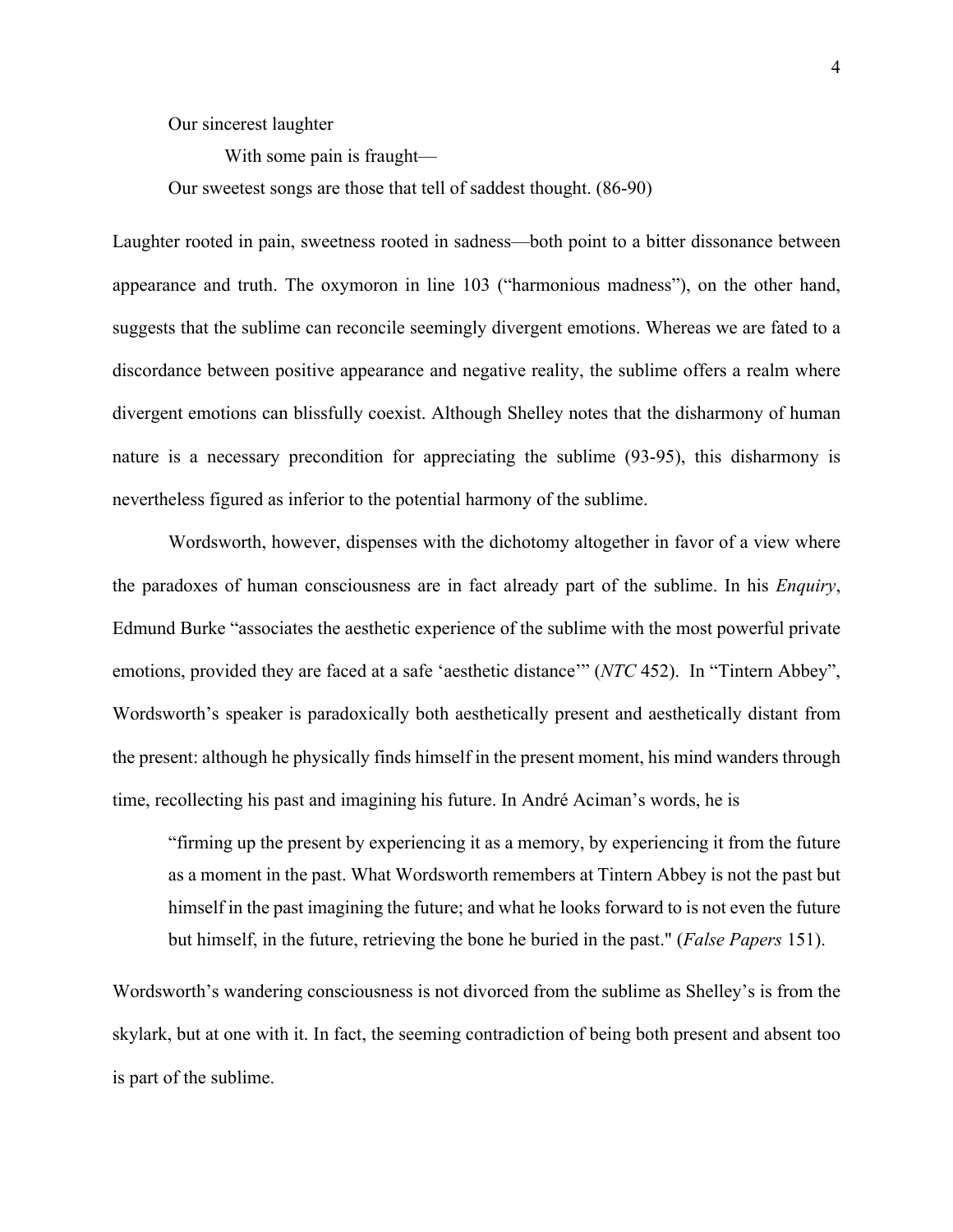Burke, furthermore, posits that the sublime is necessarily distinct from the systematized deductions of logical thinking—the sublime is "something not captured by terms such as *reason, order, proportion*, and *balance*" (*NTC* 452). Wordsworth's refusal to enjoy the immediate present in favor of future speculation displays what we may call a *grammar of deferral*1—he can only enjoy the present by delaying his experience of it, by looking on it from every possible timeframe except the one which he is in. *Prima facie* illogical though this may be, it is the deferral of experiencing X which ultimately constitutes his experience of X. When finally presented with the very thing he sought, he sees himself as "more like a man / Flying from something that he dreads, than one who sought the thing he loved" (70-72). Wordsworth's experience abounds with paradox, the totality of which is not sublime *in spite of* being illogical, but expressly *because* of it.

We may say then that it is the spontaneity of the moment, rather than its logicality, that guarantees its sublimity. In fact, both Wordsworth and Shelley privileged spontaneity over all else. The former conceived of poetry as a "spontaneous overflow of powerful feelings" ("Preface" 303), and the latter too prized the "unpremeditated art" of the skylark's poetry ("To a Skylark", line 5). Both poets seem to view poetry as emerging out of a trance-like state, indebted to sublime inspiration as opposed to the contrivances of poetic machination. They also both stress the importance of *feeling* in poetic composition: Shelley says of sublimity that we "feel that it is there" (25), and Wordsworth too speaks of pleasure and joy in his meditation above Tintern Abbey. It seems that *contra* our earlier discussion, sublimity is not knowledge of the unknown so much as it is an *experience* of the unknown. We do not grasp the sublime—we feel it.

The spontaneity criterion of sublimity, however, puts into focus the very nature of language itself. Thus far we have seen how the two poets present largely different, though sometimes

 <sup>1</sup> I initially heard this term used by Simon Cooke in a *Critical Practice: Poetry* lecture on Dramatic Monologue, and could find no further mention of it in print or online. For my purposes, then, I credit it to Dr. Cooke.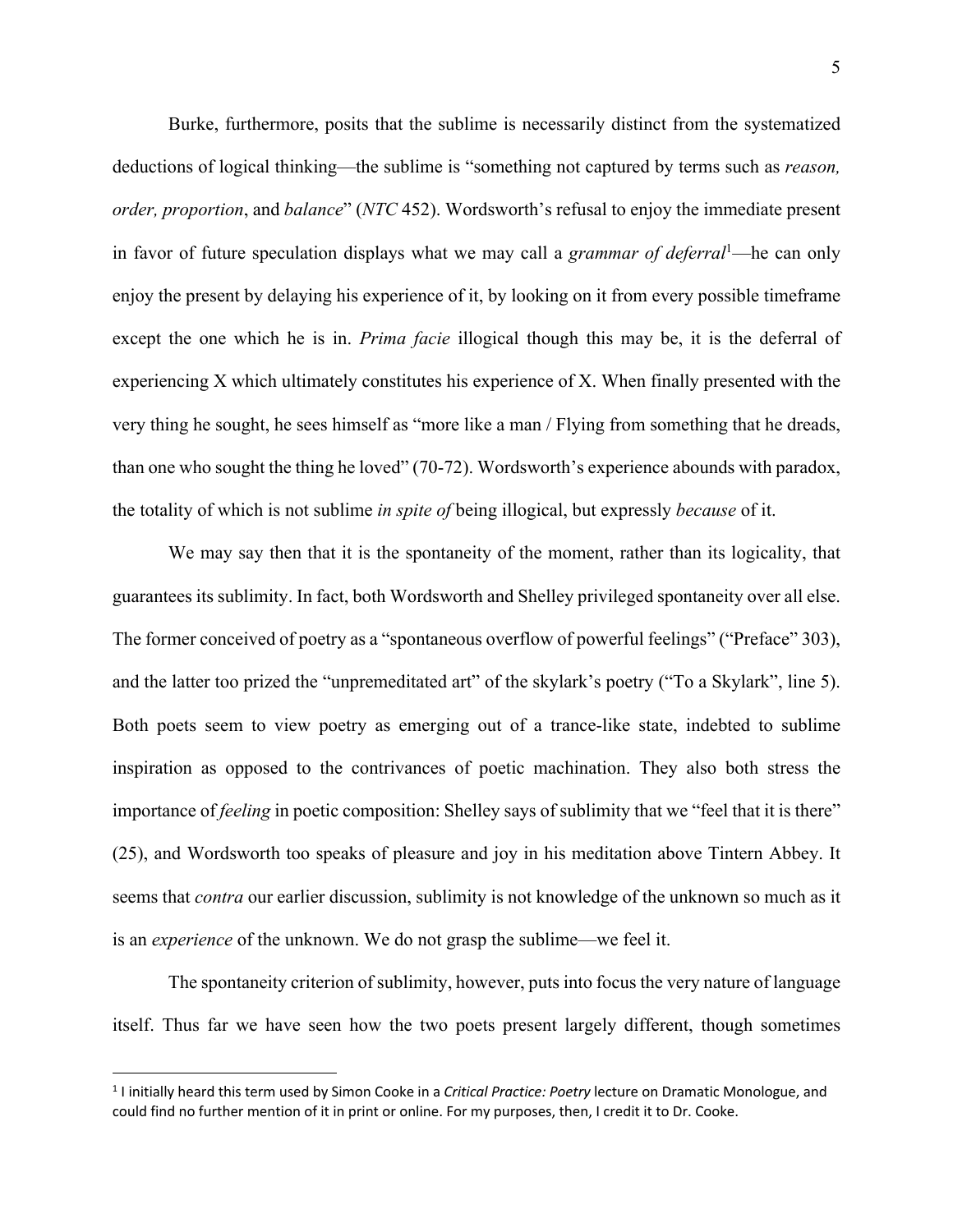overlapping rhetorics of the sublime. Their grounding of poetry in spontaneity, however, shifts the limelight to the origins of poetry itself. In his reflections on language, Martin Heidegger says that "[in] the naming [of things], the things named are called into their thinging" (*NTC* 991-2). Thus, in speaking *of* sublimity, Wordsworth and Shelley summon sublimity itself into existence. Language moreover "may or may not give itself at the appropriate time to our need or desire to speak" (Owens 59), which is why spontaneity is such a crucial element of the sublime: spontaneity evidences language's self-giving to us. It is as though language has its own ontology, and we as speakers are merely its mouthpieces. What Heidegger calls "authentic divination"—a "mode in which essentials come to us" through language—we may here term "the sublime". The sublime is that which is essential, and language gives itself to us extemporaneously to both articulate and occupy the sublime.

To speak of the role of the sublime in Romantic poetry, then, is to speak of the role of language. Although Wordsworth and Shelley differ in how they conceptualize man's relationship to the sublime, they share in the conviction that sublimity is spontaneous and unpremeditated. The paradoxes and circularities that define us as human beings are not incompatible with sublimity, but constitutive of it. Through language, we both embody and speak sublimity into being. While we may never free ourselves from the whims of language, we are also never more than a sentence away from experiencing the sublime. This, I opine, is the central paradox—and the crowning jewel—of Romantic poetry.

Word count: 1,989